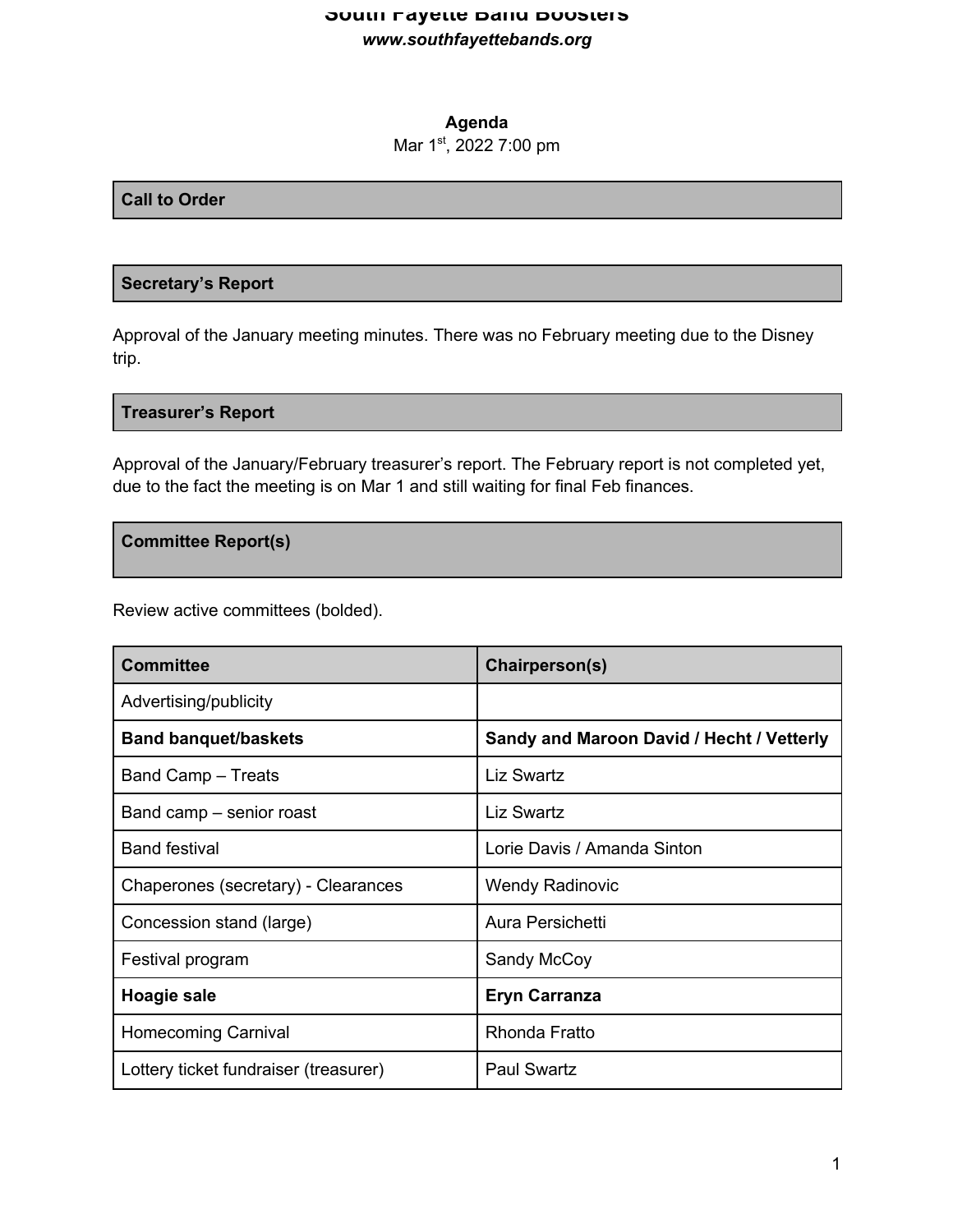#### **South Fayette Band Boosters** *www.southfayettebands.org*

| Miley's Racetrack               | Lorie Davis / shadow needed     |
|---------------------------------|---------------------------------|
| Nominating Committee - officers | Lori Czachowski / Sandy McCoy   |
| <b>Scholarship</b>              | <b>Caroline Hecht</b>           |
| <b>Scrip Program</b>            | <b>Lisa Kellick</b>             |
| Signup.com (secretary)          | <b>Wendy Radinovic</b>          |
| <b>Star Lake</b>                | Heather and Jason Beattie       |
| Stromboli                       | Amy Garbin                      |
| Uniforms                        | Jen lagnemma / Jenay Speer      |
| <b>Video</b>                    | Marsha McFalls / shadow needed  |
| Water and snacks                | <b>Steve Speer</b>              |
| Website                         | Marsha Mcfalls / shadow needed  |
| Wreath sale                     | Charlene Pauline / Jenny Carson |

## **Old or Unfinished Business**

- Band videos Marsha McFalls
	- o On band website
		- Southfayettebands.org
		- Password lgm2122
- Possible apparel sale. Angela and Eryn are working together to figure out if and when. Eryn suggested possibly Fancloth

## **New Business and Announcements**

- We want to extend a special thanks to all the chaperones that were at the Disney trip. You all did a wonderful job taking care of our kids and we sincerely appreciate all that you did.
- In addition, we would like to thank Liz and Paul Swartz for taking on the responsibility of driving all the equipment and luggage in the U-Haul.
- Scholarship this will be active in the spring, possibly March
- Banquet Thursday, June 2 @ Bella Sera in Canonsburg